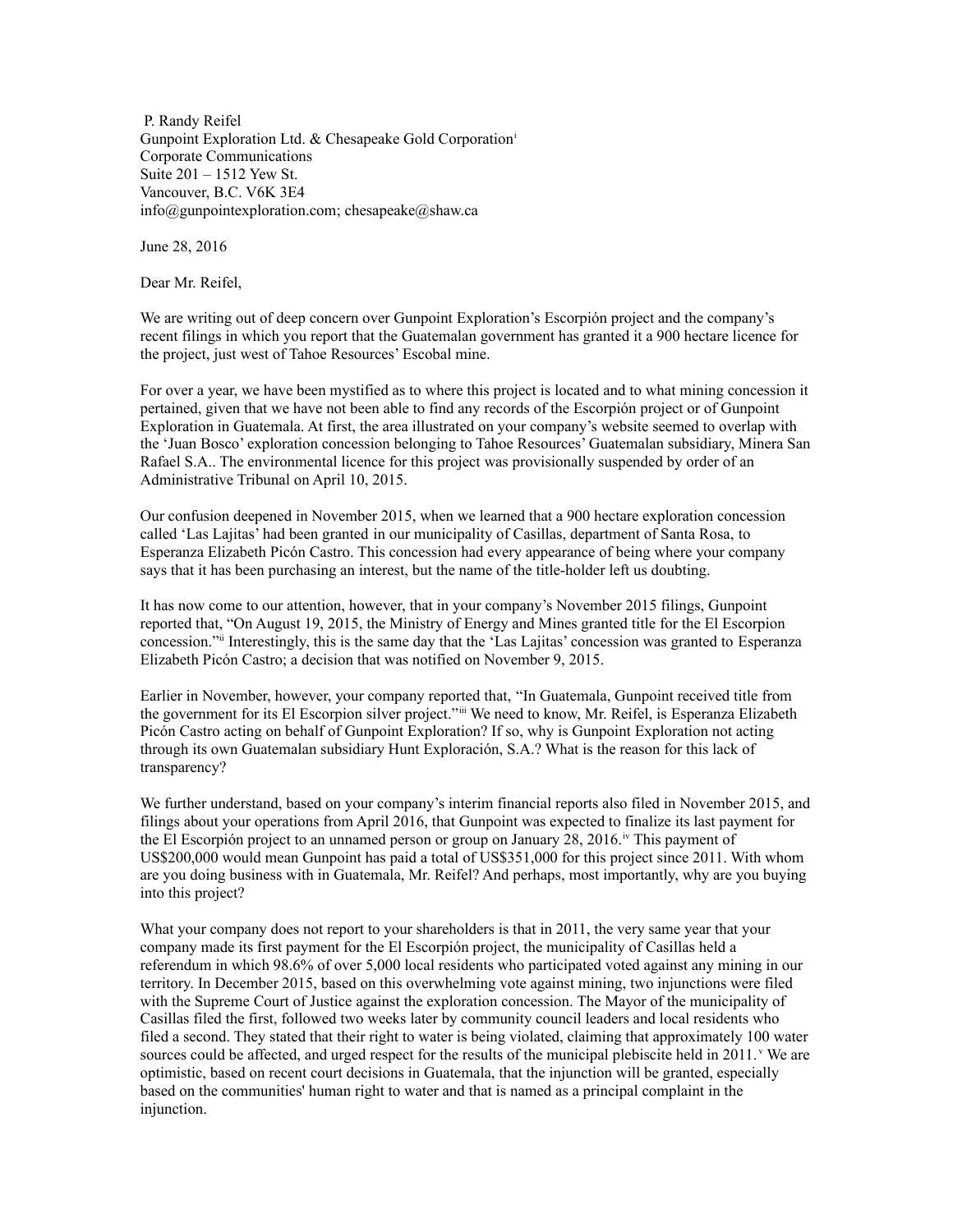Given the clear position of community members in our municipality against any mining in order to protect our water supplies and our agricultural activities for current and future generations, we would have hoped that you and your company would think twice about investing here. In particular, Mr. Reifel, given your long association to date with Goldcorp and your experience dating back to the 90s with the Marlin mine in northwestern Guatemala,  $v_i$  we would have hoped that you would choose not to speculate on an exploration project where local communities are clearly opposed to mining activities. The El Escorpión project's existence, however, and the lack of transparency about it on the part of Gunpoint Exploration and its parent company Chesapeake Gold seem to indicate otherwise.

In addition, we cannot help but point out that your company's name 'Gunpoint Exploration' is extremely inappropriate. As a result of the broad opposition to mining in the area of Tahoe Resources' Escobal mine, our municipality – like others – has been militarized. Tahoe Resources, in cooperation with Guatemalan authorities, have implemented a policy of fear and terror in the area in order to impose the Escobal mine project in the area. The mere name of your company feels like another threat to us.

Out of respect for our decision making process and our clear vote against any mining in the municipality of Casillas, we would ask you and your company to desist from the El Escorpión project and let us alone to rebuild the peace in our community that we enjoyed before Tahoe Resources arrived.

Thank you in advance for your consideration and prompt response.

## Attentively,

The Defenders of Nature of Casillas — Community Development Council of San Juan Bosco Santa Rosa, Guatemala

For the purpose of further correspondence, please address communications c/o Jennifer Moore, Latin America Program Coordinator, MiningWatch Canada, 250 City Centre Ave., Suite 508, Ottawa, ON, K1R  $6K7$  or via email at jen $@$ miningwatch.ca.